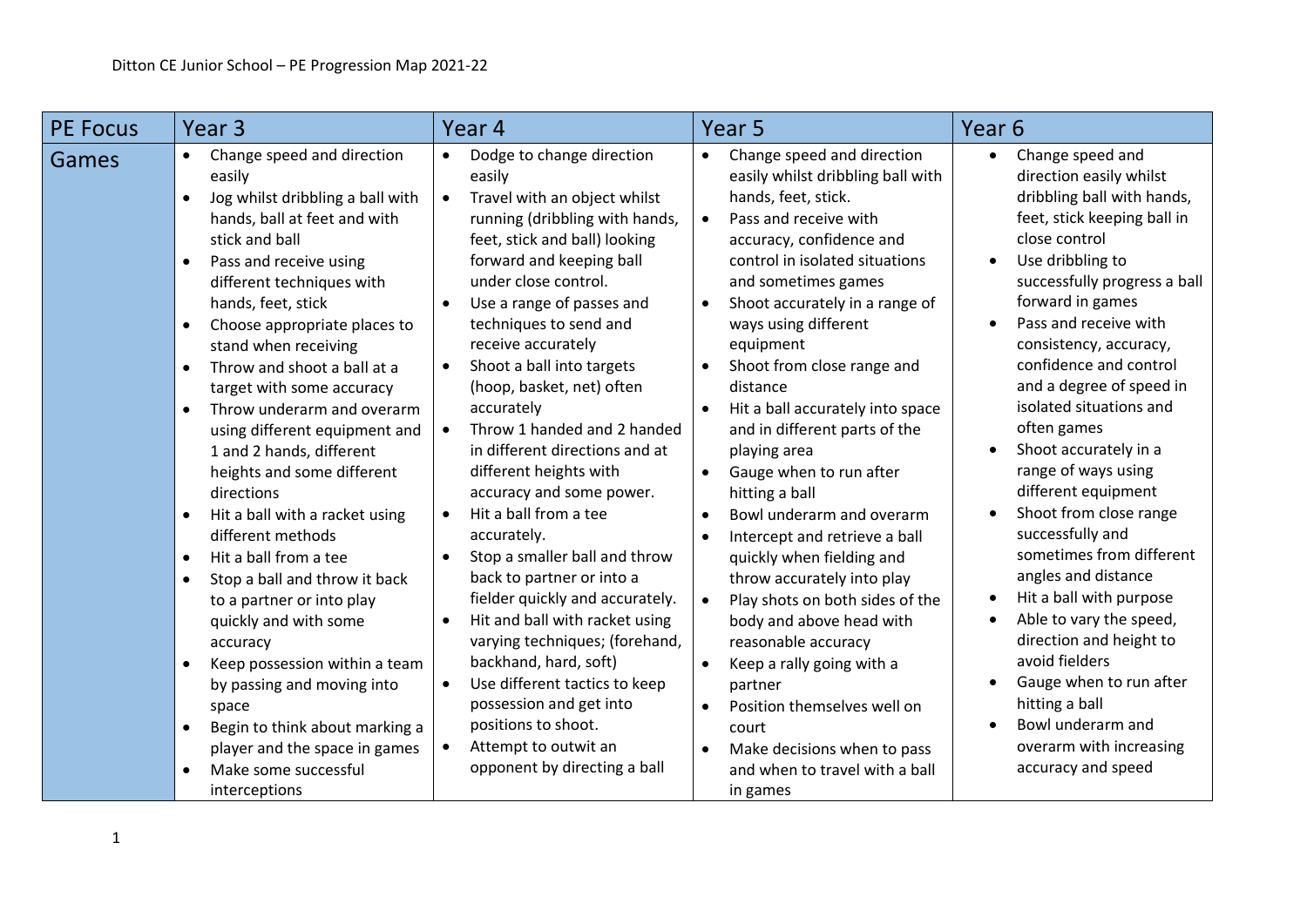| Know how to use space<br>$\bullet$<br>effectively in games<br>Make some good decisions on<br>$\bullet$<br>where to pass to in games<br>Explain how to keep<br>$\bullet$<br>possession and describe how<br>they and others have achieved<br>it<br>Explain some basic tactics that<br>$\bullet$<br>they use in games<br>Progress towards goal/target<br>$\bullet$<br>on own and with others by<br>cooperating | into space/different<br>speeds/heights<br>Able to mark a player closely<br>$\bullet$<br>Able to mark a space with<br>some effect<br>Use different tactics to keep<br>$\bullet$<br>possession and get into<br>positions to shoot.<br>Make good decisions when<br>$\bullet$<br>and where to pass and run.<br>Explain how they and others<br>$\bullet$<br>have kept possession<br>successfully.<br>Choose effective places to<br>stand as a fielder to make it<br>difficult for a batter.<br>Keep and use rules given and<br>make suggestions to improve<br>the game.<br>Identify aspects of their game<br>that need improving and say<br>how they will go about<br>improving them<br>Be confident to analyse and<br>comment on what they see.<br>Work cooperatively in a team<br>to keep possession | Use a variety of skills and<br>$\bullet$<br>tactics to keep possession<br>Know how to mark and defend<br>$\bullet$<br>a goal<br>Position themselves well on<br>$\bullet$<br>court<br>Make decisions when to pass<br>$\bullet$<br>and when to travel with a ball<br>in games<br>Explain why a performance is<br>$\bullet$<br>good<br>Look for specific things in a<br>$\bullet$<br>game and explain how well<br>they are being done i.e.<br>marking an opponent<br>Communicate tactics to team<br>$\bullet$<br>members to keep possession<br>Recognise own and other<br>$\bullet$<br>strengths | Intercept and retrieve a<br>$\bullet$<br>moving ball quickly when<br>fielding<br>Throw a ball effectively<br>when fielding<br>Play shots on both sides of<br>the body and above head<br>with accuracy<br>Keep a rally going that is<br>non cooperative<br>Move to the centre of the<br>court after each shot<br>Use a variety of skills and<br>tactics to keep possession<br>Choose when to pass and<br>when to travel with a ball<br>in games to progress the<br>ball forward<br>Know how to mark and<br>defend their goal<br>successfully<br>Recognise and describe<br>the best points in an<br>individual's and team<br>performance<br>Identify areas for<br>improvement and suggest<br>how they would improve<br>them<br>Look for specific things in<br>a game and explain how<br>well they are being done |
|-------------------------------------------------------------------------------------------------------------------------------------------------------------------------------------------------------------------------------------------------------------------------------------------------------------------------------------------------------------------------------------------------------------|---------------------------------------------------------------------------------------------------------------------------------------------------------------------------------------------------------------------------------------------------------------------------------------------------------------------------------------------------------------------------------------------------------------------------------------------------------------------------------------------------------------------------------------------------------------------------------------------------------------------------------------------------------------------------------------------------------------------------------------------------------------------------------------------------|-----------------------------------------------------------------------------------------------------------------------------------------------------------------------------------------------------------------------------------------------------------------------------------------------------------------------------------------------------------------------------------------------------------------------------------------------------------------------------------------------------------------------------------------------------------------------------------------------|----------------------------------------------------------------------------------------------------------------------------------------------------------------------------------------------------------------------------------------------------------------------------------------------------------------------------------------------------------------------------------------------------------------------------------------------------------------------------------------------------------------------------------------------------------------------------------------------------------------------------------------------------------------------------------------------------------------------------------------------------------------------------------------------------------------|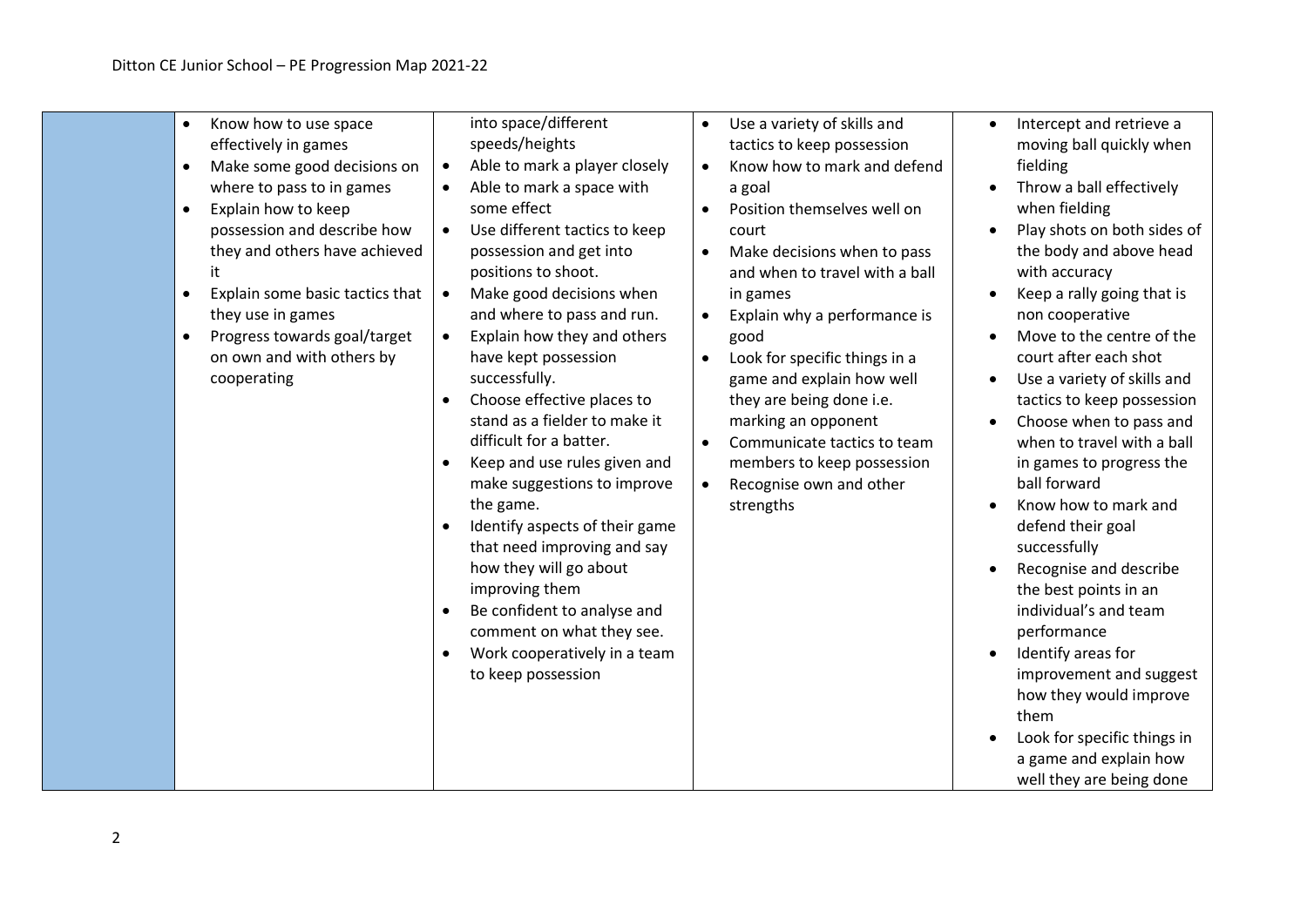|                              |                                                                                                                                                                                                                                                                                                                                                                                                                                                                                                                                                                                                                                                               |                                                                                                                                                                                                                                                                                                                                                                                                                                                                                                                                                                                                       |                                                                                                                                                                                                                                                                                                                                                                                                                                                                                                                                                                                                                                             | using improved language<br>i.e. marking an opponent<br>Use a range of marking<br>tactics in games (ball,<br>player, space, goal)<br>Act as a good role model<br>within a team, taking a<br>lead role when required<br>Evaluate own and other's<br>performances using<br>appropriate terminology<br>to describe technique and<br>tactics                                                                                                                          |
|------------------------------|---------------------------------------------------------------------------------------------------------------------------------------------------------------------------------------------------------------------------------------------------------------------------------------------------------------------------------------------------------------------------------------------------------------------------------------------------------------------------------------------------------------------------------------------------------------------------------------------------------------------------------------------------------------|-------------------------------------------------------------------------------------------------------------------------------------------------------------------------------------------------------------------------------------------------------------------------------------------------------------------------------------------------------------------------------------------------------------------------------------------------------------------------------------------------------------------------------------------------------------------------------------------------------|---------------------------------------------------------------------------------------------------------------------------------------------------------------------------------------------------------------------------------------------------------------------------------------------------------------------------------------------------------------------------------------------------------------------------------------------------------------------------------------------------------------------------------------------------------------------------------------------------------------------------------------------|------------------------------------------------------------------------------------------------------------------------------------------------------------------------------------------------------------------------------------------------------------------------------------------------------------------------------------------------------------------------------------------------------------------------------------------------------------------|
| <b>Health and</b><br>fitness | Perform aerobic exercise skills<br>$\bullet$<br>demonstrating good body<br>shape and able to link moves<br>Demonstrate control and<br>$\bullet$<br>accuracy when performing<br>aerobic exercise skills<br>Explain why physical<br>$\bullet$<br>education is important for my<br>physical and mental health<br>Link exercises with creativity<br>$\bullet$<br>Use improved language<br>$\bullet$<br>describe how their bodies feel<br>during different activities<br>Cooperate in small groups to<br>create an activity<br>Identify what you like about a<br>$\bullet$<br>particular activity/game and<br>why it is good for your<br>physical or mental health | Copy and repeat pulse raising<br>activities for sustained periods<br>of time<br>Copy and repeat flexibility<br>activities with improved<br>coordination<br>Take part in a range of sport<br>$\bullet$<br>specific activities following<br>instructions and<br>demonstrations given by peers<br>Describe why warming up is<br>$\bullet$<br>important<br>Devise an activity to warm up<br>$\bullet$<br>heart muscles or brain to<br>prepare them for exercise<br>Talk confidently about the<br>$\bullet$<br>effect exercise has on their<br>body and why we need to<br>exercise to stay fit and healthy | Take part in a range of aerobic<br>$\bullet$<br>actions for sustained periods<br>of time<br>Demonstrate a range of<br>$\bullet$<br>exercise drills within a circuit<br>Perform exercises with safe<br>$\bullet$<br>and controlled technique<br>Describe why some activities<br>$\bullet$<br>can improve strength, power<br>or stamina<br>Use parts of the body to<br>$\bullet$<br>describe effects of exercise<br>Explore different ways to do<br>$\bullet$<br>the same task<br>Explain why a<br>$\bullet$<br>performance/technique is<br>good<br>Provide a partner with<br>$\bullet$<br>effective feedback to improve<br>their performance | Perform muscular<br>endurance activities for a<br>sustained period of time<br>Improve performance<br>based on what someone<br>else tells me<br>Show good energy and<br>able to change speeds<br>smoothly and sustain<br>performance levels over a<br>period of time<br>Repeatedly perform<br>methods of speed, agility<br>and quickness training<br>accurately and with<br>control<br>Know some different<br>components of fitness and<br>why they are important |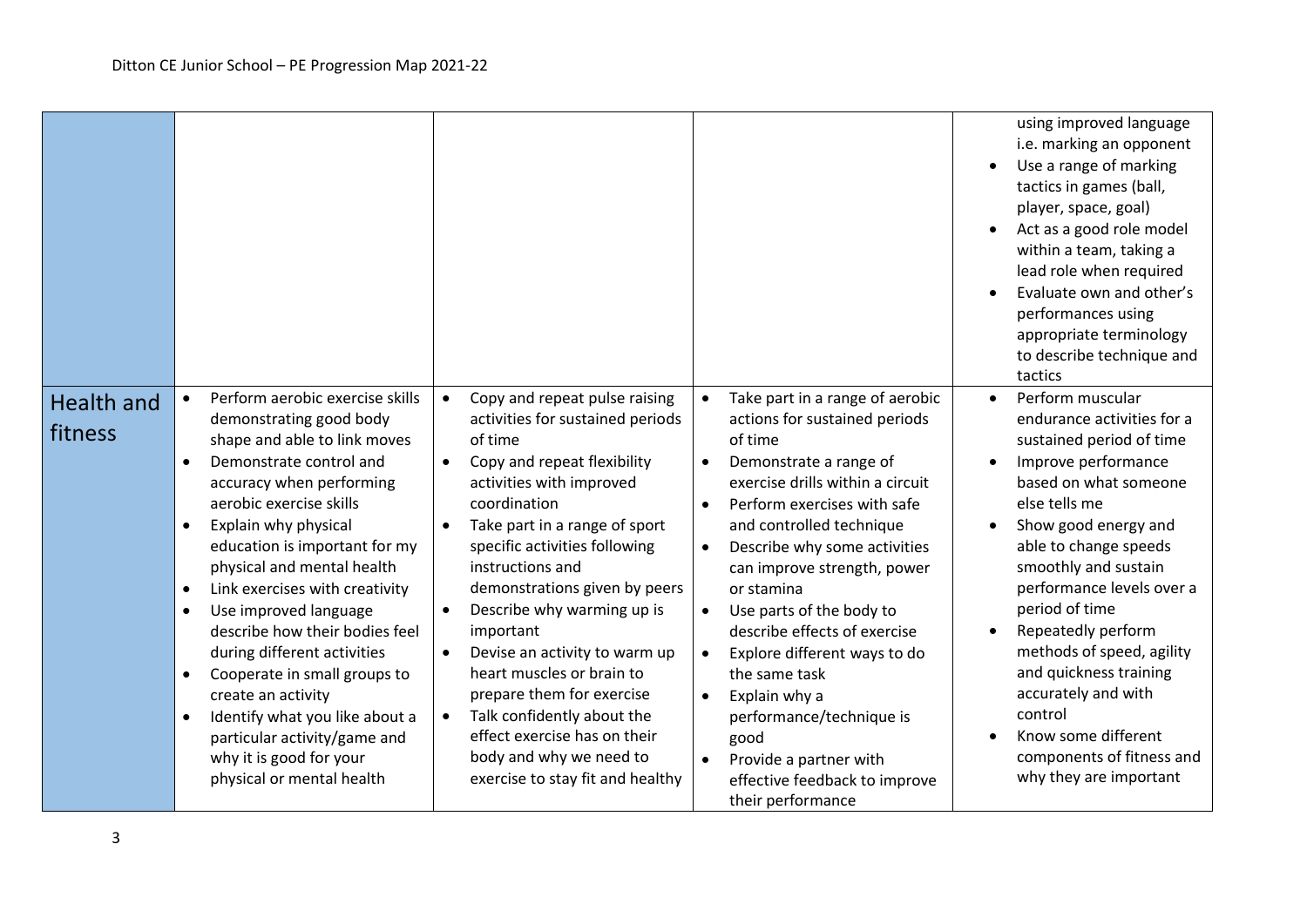|       | Cooperate with a partner<br>$\bullet$<br>during exercises<br>Use improved language to<br>$\bullet$<br>describe how their bodies feel<br>during different activities                                                                                                                                 | Know some muscle names we<br>use when exercising<br>Cooperate in a group to devise<br>$\bullet$<br>and create an effective warm<br>up<br>Talk about how different<br>warm ups make your body feel<br>and why they might be<br>important                                                                                                                                                                                                                                                                                                                                                                                                    | Identify sports that<br>$\bullet$<br>require good muscular<br>endurance<br>Know what interval<br>training is and why it can<br>be effective<br>Identify key muscles<br>groups used in a circuit<br>training activity<br>Compare one<br>performance to another<br>and help make it better<br>Devise own fitness session<br>using knowledge learnt<br>Show perseverance to<br>beat personal bests<br>Evaluate own and other's<br>performances using<br>appropriate terminology<br>to describe technique |
|-------|-----------------------------------------------------------------------------------------------------------------------------------------------------------------------------------------------------------------------------------------------------------------------------------------------------|--------------------------------------------------------------------------------------------------------------------------------------------------------------------------------------------------------------------------------------------------------------------------------------------------------------------------------------------------------------------------------------------------------------------------------------------------------------------------------------------------------------------------------------------------------------------------------------------------------------------------------------------|-------------------------------------------------------------------------------------------------------------------------------------------------------------------------------------------------------------------------------------------------------------------------------------------------------------------------------------------------------------------------------------------------------------------------------------------------------------------------------------------------------|
| Dance | Copy and remember a simple<br>$\bullet$<br>dance phrase accurately<br>Improvise freely translating<br>$\bullet$<br>ideas from a stimulus into<br>movement<br>Show clear changes of<br>$\bullet$<br>speed/level/direction/tension<br>as appropriate<br>Remember a simple dance<br>phrase accurately' | Remember and repeat a<br>Remember and repeat a<br>$\bullet$<br>dance phrase with<br>more challenging dance<br>improved clarity and<br>phrase with improved<br>fluency<br>accuracy.<br>Responds with<br>Respond imaginatively to<br>a range of stimuli.<br>imagination to a range of<br>Use simple motifs and<br>stimuli<br>$\bullet$<br>Remember a more<br>movement patterns to<br>structure their own dance<br>challenging dance phrase<br>with improved fluency<br>phrases on own, with<br>partner and small groups.<br>Responds with<br>$\bullet$<br>Remember and repeat a<br>imagination to a range of<br>dance phrase with<br>stimuli | Repeat more challenging<br>movement phrases<br>showing fluency, accurate<br>timing and expression<br>Uses appropriate criteria<br>to evaluate and refine<br>their own and others'<br>work; talk about dance<br>with understanding, using<br>appropriate language and<br>terminology<br>Compose motifs and<br>structure simple dances                                                                                                                                                                  |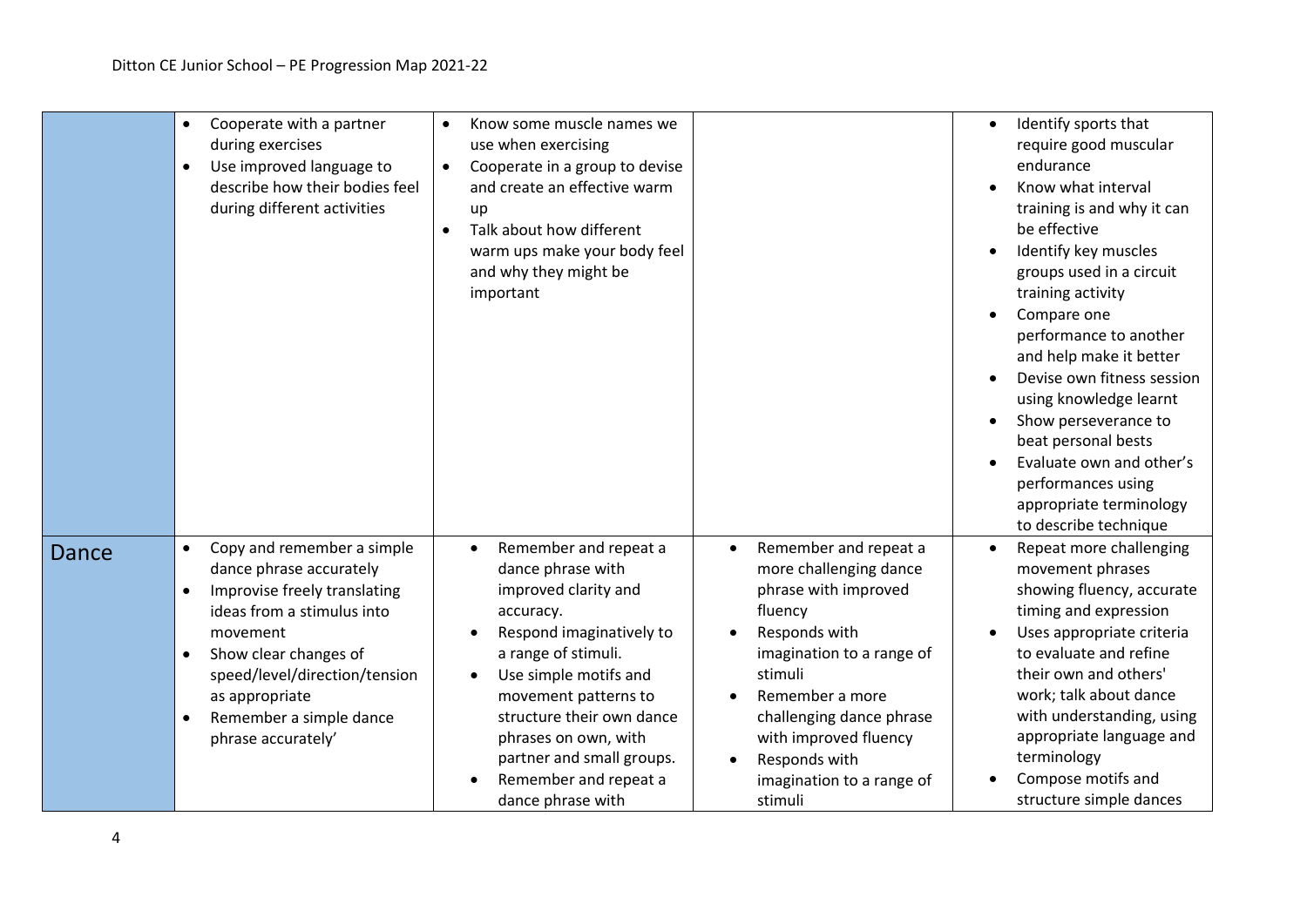|                   | Use simple dance terminology<br>$\bullet$<br>to describe and interpret what<br>they see<br>Recognise expressive qualities<br>$\bullet$<br>of dance<br>Make simple assessments<br>$\bullet$<br>using given criteria<br>Create a dance phrase with a<br>$\bullet$<br>partner and in a small group<br>Perform with improved<br>$\bullet$<br>confidence in front of others | improved clarity and<br>accuracy.<br>Relate character and<br>narrative effectively.<br>Shows sensitivity to the<br>dance idea/style by<br>adapting the way they<br>perform to suit.<br>Describe and interpret a<br>dance that they see using<br>appropriate language.<br>Identify aspects of their<br>performance which need<br>improving and state how<br>they are going to improve<br>it<br>Use simple motifs and<br>movement patterns to<br>structure their own dance<br>phrases on own, with<br>partner and small groups.<br>Shows sensitivity to the<br>dance idea/style by<br>adapting the way they<br>perform to suit.<br>Be confident to analyse<br>and comment on what<br>they see. | Works imaginatively on<br>their own, with a partner<br>and in a group to compose<br>motifs and structure<br>simple dances<br>Recognise own and other<br>strengths<br>Explain why a<br>performance is good<br>Identify which aspects<br>were performed<br>accurately, fluently, clearly<br>etc<br>Works imaginatively on<br>their own, with a partner<br>and in a group to compose<br>motifs and structure<br>simple dances.<br>Give effective feedback to<br>partner or another group<br>Perform with improved<br>confidence in front of<br>others<br>Shows sensitivity to the<br>dance idea/style by<br>adapting the way they<br>perform to suit | Include a range of<br>$\bullet$<br>dynamic qualities to<br>improve the fluidity and<br>appearance of the dance<br>Evaluate own and other's<br>performances using<br>appropriate terminology<br>to describe technique and<br>composition<br>Perform with expression<br>and emotion in response<br>to different stimuli<br>Act as a good role model<br>within a group, taking a<br>lead role when required<br>Show sensitivity to other<br>$\bullet$<br>people's ideas and<br>expression in dance |
|-------------------|------------------------------------------------------------------------------------------------------------------------------------------------------------------------------------------------------------------------------------------------------------------------------------------------------------------------------------------------------------------------|----------------------------------------------------------------------------------------------------------------------------------------------------------------------------------------------------------------------------------------------------------------------------------------------------------------------------------------------------------------------------------------------------------------------------------------------------------------------------------------------------------------------------------------------------------------------------------------------------------------------------------------------------------------------------------------------|---------------------------------------------------------------------------------------------------------------------------------------------------------------------------------------------------------------------------------------------------------------------------------------------------------------------------------------------------------------------------------------------------------------------------------------------------------------------------------------------------------------------------------------------------------------------------------------------------------------------------------------------------|-------------------------------------------------------------------------------------------------------------------------------------------------------------------------------------------------------------------------------------------------------------------------------------------------------------------------------------------------------------------------------------------------------------------------------------------------------------------------------------------------|
| <b>Gymnastics</b> | Quality of actions on hands<br>and feet in different directions<br>on floor and apparatus                                                                                                                                                                                                                                                                              | Take weight on hands and feet<br>$\bullet$<br>safely when squatting onto<br>apparatus.                                                                                                                                                                                                                                                                                                                                                                                                                                                                                                                                                                                                       | Choose and perform<br>symmetrical and<br>asymmetrical shapes and<br>balances using different<br>body parts on floor and                                                                                                                                                                                                                                                                                                                                                                                                                                                                                                                           | Move into and out of<br>$\bullet$<br>symmetrical and<br>asymmetrical shapes using<br>different actions on<br>different levels                                                                                                                                                                                                                                                                                                                                                                   |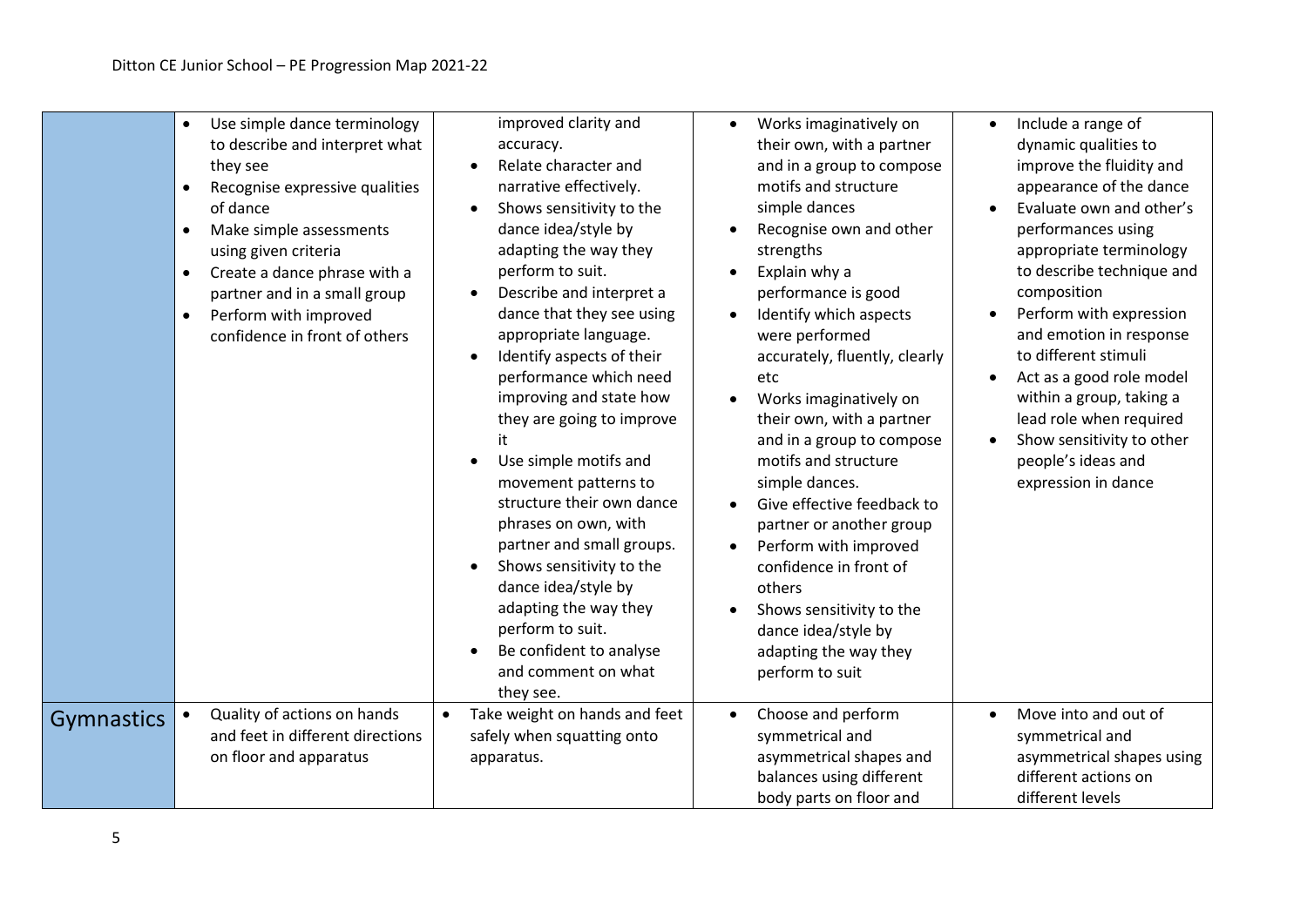| Straddle, pick, tuck, front/back<br>$\bullet$<br>support, dish arch on different<br>levels<br>Point balances and moving in<br>$\bullet$<br>and out of balances smoothly<br>Balance on floor and<br>$\bullet$<br>apparatus<br>Develop quality in sideways,<br>$\bullet$<br>circle/teddy rolling<br>Jumping from apparatus<br>$\bullet$<br>showing shapes and controlled<br>landings<br>Create and remember<br>sequences of 4 or more<br>actions<br>Adapt sequences onto<br>apparatus<br>Change levels, speed or<br>$\bullet$<br>directions within sequence<br>Describe the difference<br>$\bullet$<br>between 2 performances<br>Make simple assessments<br>$\bullet$<br>based on given criteria<br>Work cooperatively with<br>$\bullet$<br>partner to create and perform<br>paired sequence | Clarity of all shapes on<br>different levels showing body<br>tension.<br>Take body weight safely on<br>different body parts inc;<br>bottom, head and hands<br>Perform controlled partner<br>$\bullet$<br>balances taking some body<br>weight<br>Link different balances on<br>different levels.<br>Link balances with rolls i.e.<br>$\bullet$<br>front support into log roll,<br>arabesque into forward roll<br>Improved control and quality<br>$\bullet$<br>when performing all sideways<br>rolls, forward roll, teddy/circle<br>roll.<br>Begin backward roll<br>$\bullet$<br>progressions.<br>Use rolls effectively within<br>$\bullet$<br>sequences to link balances or<br>to change direction<br>Vaulting - Squat onto<br>$\bullet$<br>apparatus (hands then feet)<br>shaped jumps from apparatus.<br>Clarity of shape, controlled<br>landings.<br>Increase length of sequence to<br>include perform and<br>remember 4+ actions showing<br>clear beginning, middle and<br>end. | apparatus showing<br>control.<br>Choose and perform<br>matched and mirrored<br>shapes and balances on<br>floor and apparatus<br>accurately.<br>Choose and perform<br>counter balance and<br>counter tension with a<br>partner using different<br>body parts in contact on<br>floor and apparatus with<br>control.<br>Use actions/balances to<br>move into and out of rolls<br>smoothly<br>Practice backwards rolls<br>Link a number of rolls<br>smoothly showing control<br>and changes of<br>speed/direction.<br>Squat onto apparatus and<br>$\bullet$<br>jump off higher agility<br>tables still landing with<br>control.<br>Improved clarity of shape<br>and body tension in the<br>air.<br>Repeat accurately a longer<br>more difficult sequence<br>showing smooth links, | Improved quality of rolls in<br>$\bullet$<br>isolation and as part of a<br>sequence; forward roll,<br>backward roll,<br>teddy roll<br>$\bullet$<br>Use rolls to smoothly link<br>shapes/balances within<br>longer sequences<br>Vaulting - squat onto<br>apparatus and jump off<br>higher agility tables with<br>improved control and<br>quality of shape<br>Choose appropriate<br>$\bullet$<br>contrasting actions to<br>create longer more<br>challenging sequences<br>remaining controlled on<br>floor and apparatus<br>Vary the composition of<br>$\bullet$<br>sequences to improve the<br>overall look or fluidity.<br>Explain how a sequence is<br>$\bullet$<br>formed using appropriate<br>terminology to describe<br>technique and<br>composition.<br>Evaluate own and other's<br>performances using<br>appropriate terminology<br>to describe technique<br>and composition |
|--------------------------------------------------------------------------------------------------------------------------------------------------------------------------------------------------------------------------------------------------------------------------------------------------------------------------------------------------------------------------------------------------------------------------------------------------------------------------------------------------------------------------------------------------------------------------------------------------------------------------------------------------------------------------------------------------------------------------------------------------------------------------------------------|------------------------------------------------------------------------------------------------------------------------------------------------------------------------------------------------------------------------------------------------------------------------------------------------------------------------------------------------------------------------------------------------------------------------------------------------------------------------------------------------------------------------------------------------------------------------------------------------------------------------------------------------------------------------------------------------------------------------------------------------------------------------------------------------------------------------------------------------------------------------------------------------------------------------------------------------------------------------------------|-------------------------------------------------------------------------------------------------------------------------------------------------------------------------------------------------------------------------------------------------------------------------------------------------------------------------------------------------------------------------------------------------------------------------------------------------------------------------------------------------------------------------------------------------------------------------------------------------------------------------------------------------------------------------------------------------------------------------------------------------------------------------------|------------------------------------------------------------------------------------------------------------------------------------------------------------------------------------------------------------------------------------------------------------------------------------------------------------------------------------------------------------------------------------------------------------------------------------------------------------------------------------------------------------------------------------------------------------------------------------------------------------------------------------------------------------------------------------------------------------------------------------------------------------------------------------------------------------------------------------------------------------------------------------|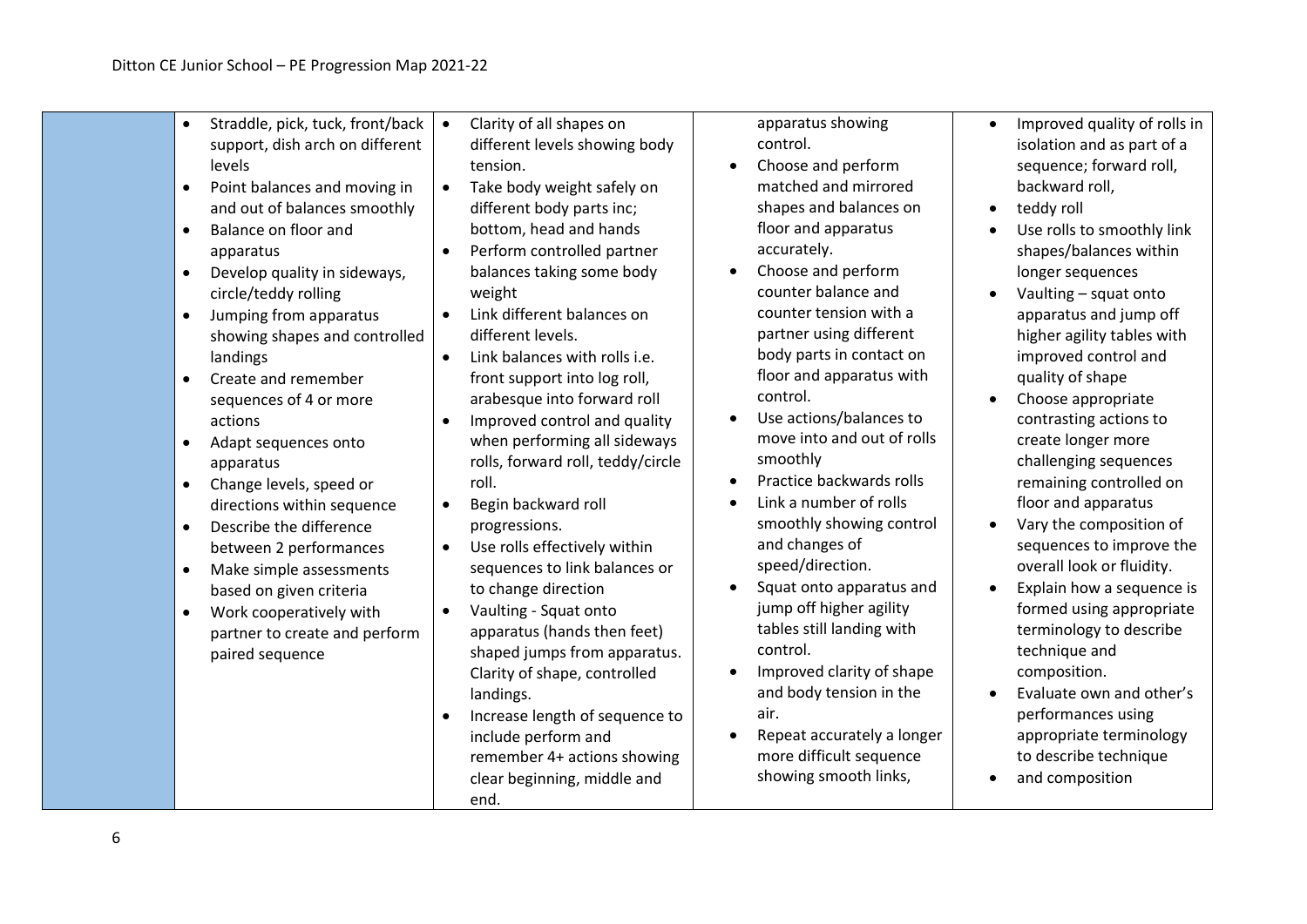|  | Include and adapt sequences<br>to include changes of level,<br>speed and direction<br>individually and with a partner<br>on floor and apparatus.<br>Use rolls effectively within<br>sequences to link balances or<br>to change direction<br>Explain the difference<br>between 2 performances.<br>Make assessments from given<br>criteria justifying your choice.<br>Use assessments to modify<br>$\bullet$<br>and refine their own<br>sequences and others<br>Be confident to analyse and<br>$\bullet$<br>comment on what they see.<br>Work safely and with<br>improved control when<br>performing partner balances<br>Show good awareness and<br>sensitivity of others when<br>working on apparatus<br>Adapt sequences effectively to<br>include others | body tension and clarity of<br>shape.<br>Choose appropriate<br>actions to link together<br>smoothly in a contrasting<br>sequence. (different<br>actions/speeds/directions)<br>Choose appropriate<br>actions to link together<br>smoothly in a contrasting<br>sequence. (different<br>actions/speeds/directions)<br>Identify which aspects<br>were performed<br>accurately, fluently, clearly<br>etc<br>Make suitable<br>assessments using criteria<br>and clearly justify your<br>choices using appropriate<br>language.<br>Perform partner balances<br>safely and with improved<br>control and body tension<br>on floor and apparatus<br>Give effective feedback to<br>a partner or another pair<br>using improved language.<br>Justifying feedback given. | Synchronise actions with a<br>$\bullet$<br>partner<br>Evaluate own and other's<br>$\bullet$<br>performances using<br>appropriate terminology<br>to describe technique and<br>composition<br>Repeat more challenging<br>$\bullet$<br>movement phrases<br>showing fluency, accurate<br>$\bullet$<br>timing and expression<br>Uses appropriate criteria<br>$\bullet$<br>to evaluate and refine<br>their own and others'<br>work; talk about dance<br>with understanding, using<br>appropriate language and<br>terminology.<br>Compose motifs and<br>$\bullet$<br>structure simple dances<br>Include a range of<br>$\bullet$<br>dynamic qualities to<br>improve the fluidity and<br>appearance of the dance<br>Evaluate own and other's<br>$\bullet$<br>performances using<br>appropriate terminology<br>to describe technique and<br>composition<br>Perform with expression<br>and emotion in response<br>to different stimuli |
|--|----------------------------------------------------------------------------------------------------------------------------------------------------------------------------------------------------------------------------------------------------------------------------------------------------------------------------------------------------------------------------------------------------------------------------------------------------------------------------------------------------------------------------------------------------------------------------------------------------------------------------------------------------------------------------------------------------------------------------------------------------------|-------------------------------------------------------------------------------------------------------------------------------------------------------------------------------------------------------------------------------------------------------------------------------------------------------------------------------------------------------------------------------------------------------------------------------------------------------------------------------------------------------------------------------------------------------------------------------------------------------------------------------------------------------------------------------------------------------------------------------------------------------------|-----------------------------------------------------------------------------------------------------------------------------------------------------------------------------------------------------------------------------------------------------------------------------------------------------------------------------------------------------------------------------------------------------------------------------------------------------------------------------------------------------------------------------------------------------------------------------------------------------------------------------------------------------------------------------------------------------------------------------------------------------------------------------------------------------------------------------------------------------------------------------------------------------------------------------|
|--|----------------------------------------------------------------------------------------------------------------------------------------------------------------------------------------------------------------------------------------------------------------------------------------------------------------------------------------------------------------------------------------------------------------------------------------------------------------------------------------------------------------------------------------------------------------------------------------------------------------------------------------------------------------------------------------------------------------------------------------------------------|-------------------------------------------------------------------------------------------------------------------------------------------------------------------------------------------------------------------------------------------------------------------------------------------------------------------------------------------------------------------------------------------------------------------------------------------------------------------------------------------------------------------------------------------------------------------------------------------------------------------------------------------------------------------------------------------------------------------------------------------------------------|-----------------------------------------------------------------------------------------------------------------------------------------------------------------------------------------------------------------------------------------------------------------------------------------------------------------------------------------------------------------------------------------------------------------------------------------------------------------------------------------------------------------------------------------------------------------------------------------------------------------------------------------------------------------------------------------------------------------------------------------------------------------------------------------------------------------------------------------------------------------------------------------------------------------------------|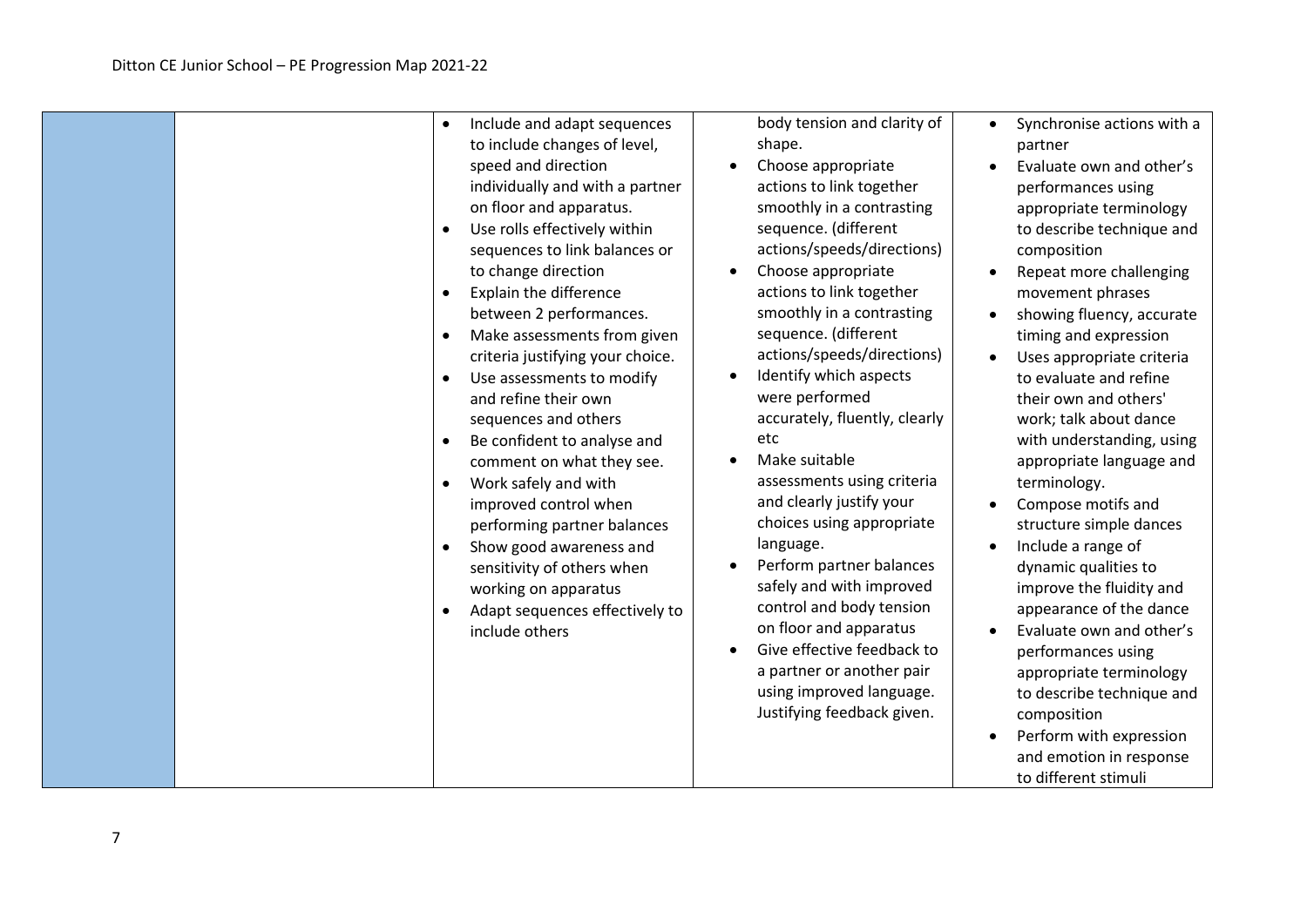|                  |                                                                                                                                                                                                                                                                                                                                                                                                                                                                                                                                                                                                                                                                                                                                                            |                                                                                                                                                                                                                                                                                                                                                                                                                                                                                                                                                                                                                                                                                                                    |                                                                                                                                                                                                                                                                                                                                                                                                                                                                                                                                                                                                                                                                                                                       | Act as a good role model<br>$\bullet$<br>within a group, taking a<br>lead role when required<br>Show sensitivity to other<br>people's ideas and<br>expression in dance                                                                                                                                                                                                                                                                                                                                                                                                      |
|------------------|------------------------------------------------------------------------------------------------------------------------------------------------------------------------------------------------------------------------------------------------------------------------------------------------------------------------------------------------------------------------------------------------------------------------------------------------------------------------------------------------------------------------------------------------------------------------------------------------------------------------------------------------------------------------------------------------------------------------------------------------------------|--------------------------------------------------------------------------------------------------------------------------------------------------------------------------------------------------------------------------------------------------------------------------------------------------------------------------------------------------------------------------------------------------------------------------------------------------------------------------------------------------------------------------------------------------------------------------------------------------------------------------------------------------------------------------------------------------------------------|-----------------------------------------------------------------------------------------------------------------------------------------------------------------------------------------------------------------------------------------------------------------------------------------------------------------------------------------------------------------------------------------------------------------------------------------------------------------------------------------------------------------------------------------------------------------------------------------------------------------------------------------------------------------------------------------------------------------------|-----------------------------------------------------------------------------------------------------------------------------------------------------------------------------------------------------------------------------------------------------------------------------------------------------------------------------------------------------------------------------------------------------------------------------------------------------------------------------------------------------------------------------------------------------------------------------|
| <b>Athletics</b> | Show greater control when<br>$\bullet$<br>running in different ways and<br>in different directions<br>Use body effectively to run for<br>speed<br>Run for longer periods of time<br>$\bullet$<br>without stopping<br>understanding the importance<br>of pacing<br>Pass items effectively to<br>$\bullet$<br>others when travelling at<br>speed<br>Show improved control when<br>$\bullet$<br>taking off and landing<br>Use upper and lower body<br>$\bullet$<br>effectively to generate power<br>when jumping for height<br>and/or distance<br>Able to throw for distance in<br>different ways showing<br>accuracy and some power<br>Identify some key points to<br>improve technique when<br>running<br>Choose tactics to improve the<br>distances jumped | Understands and clearly<br>$\bullet$<br>demonstrates the<br>difference between<br>sprinting and running for<br>sustained periods.<br>Reacts quickly<br>demonstrating improved<br>sprinting technique.<br>Able to pace themselves<br>more accurately when<br>taking part in longer runs.<br>Shows a good<br>understanding of different<br>relays and beginning to<br>think more tactically to<br>support their team.<br>Performs a range of jumps<br>for height and distance,<br>showing consistent<br>technique and sometimes<br>using a short run-up.<br>Know and demonstrate a<br>range of throwing<br>techniques; inc 1 handed<br>pull (javelin) 1 handed<br>push (shot) underarm sling<br>(discus) Throws with | Understand why pacing is<br>$\bullet$<br>important and uses<br>knowledge when taking<br>part in longer runs to<br>judge their speed<br>effectively.<br>Reacts fast and shows<br>speed when running short<br>distance.<br>Runs over hurdles at<br>$\bullet$<br>speed and often take off<br>from their preferred leg<br>Jumps are consistently<br>$\bullet$<br>controlled and accurate<br>when jumping for distance<br>and height<br>Can link combination<br>jumps smoothly together.<br>Demonstrates accurate<br>technique when throwing<br>using push, pull and sling<br>techniques along with<br>power to generate good<br>distance.<br>Explain what I need to do<br>with my body to generate<br>and maintain speed. | Accurately mark a sprint<br>$\bullet$<br>start and use it to gain<br>power<br>React quickly and sprint<br>confidently using effective<br>technique<br>Consistently pass the<br>baton accurately using the<br>specified method to<br>ensure smooth<br>changeovers<br>Good rhythm and speed<br>when hurdling<br>Shows good control,<br>speed and power when<br>jumping<br>When combination<br>jumping show control<br>through each element and<br>uses body effectively to<br>generate height and<br>distance<br>Push, pull and sling with<br>improved technique and<br>power |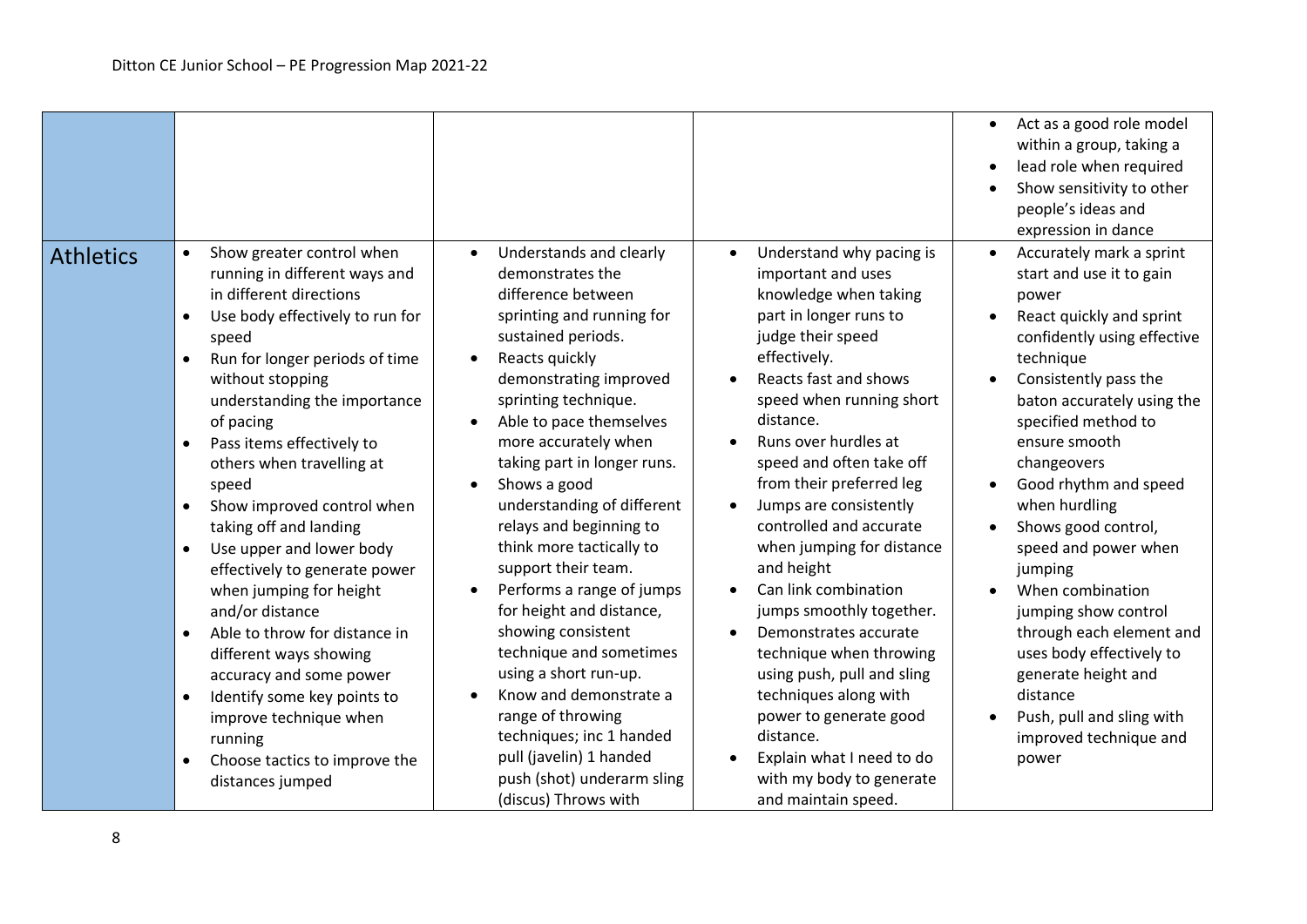|            | Identify key points to improve<br>throwing technique<br>Cooperate as a team in pacing<br>activities and relays                                                          | improved accuracy and<br>power into a target area.<br>Shows a good<br>understanding of different<br>relays and beginning to<br>think more tactically to<br>support their team.<br>Able to compare and<br>contrast performances<br>using appropriate<br>language.<br>Explain the difference<br>between 2 jumps, throws<br>or runs<br>Identify aspects of their<br>actions/performance that<br>need improvement and<br>describe how they will do<br><b>SO</b><br>Be confident to analyse<br>and comment on what<br>they see.<br>Support my team during<br>relay activities by giving<br>ideas to improve<br>performance | Able to measure<br>accurately.<br>Identify which aspects<br>were performed<br>accurately, fluently, clearly<br>etc<br>Recognise own and other<br>strengths<br>Explain clearly why a<br>performance is good using<br>improved language<br>Cooperates well with team<br>during relays at speed<br>using efficient baton<br>exchanges | Uses a run up in javelin<br>$\bullet$<br>effectively and a shift in<br>shot put<br>Chooses the best pace to<br>$\bullet$<br>sustain their running when<br>taking part in longer runs<br>Gives partner accurate<br>$\bullet$<br>feedback to improve their<br>performance<br>Able to adapt skills and<br>$\bullet$<br>techniques according to<br>the task set<br>Identify and explain why<br>$\bullet$<br>certain techniques are<br>more successful and why<br>Gives partner accurate<br>$\bullet$<br>feedback to improve their<br>performance<br>Show improved team<br>work skills when working<br>on pace judgement<br>activities |
|------------|-------------------------------------------------------------------------------------------------------------------------------------------------------------------------|-----------------------------------------------------------------------------------------------------------------------------------------------------------------------------------------------------------------------------------------------------------------------------------------------------------------------------------------------------------------------------------------------------------------------------------------------------------------------------------------------------------------------------------------------------------------------------------------------------------------------|------------------------------------------------------------------------------------------------------------------------------------------------------------------------------------------------------------------------------------------------------------------------------------------------------------------------------------|-----------------------------------------------------------------------------------------------------------------------------------------------------------------------------------------------------------------------------------------------------------------------------------------------------------------------------------------------------------------------------------------------------------------------------------------------------------------------------------------------------------------------------------------------------------------------------------------------------------------------------------|
| <b>OAA</b> | Use simple plans and diagrams<br>to assist them following a<br>short trail and go from one<br>place to another<br>Discuss and set strategies to<br>overcome a challenge | Respond when the task or<br>environment changes and the<br>challenge increases.<br>Use compass directions to<br>complete a task<br>Use maps and diagrams to<br>orientate themselves                                                                                                                                                                                                                                                                                                                                                                                                                                   | Can use ordinal and<br>$\bullet$<br>cardinal directions to<br>complete a task with<br>success<br>Follow co-ordinates with<br>some success                                                                                                                                                                                          | To further develop and<br>$\bullet$<br>refine orienteering skills<br>when working in groups to<br>include more<br>challenging routes, plans<br>$\bullet$<br>and grid references                                                                                                                                                                                                                                                                                                                                                                                                                                                   |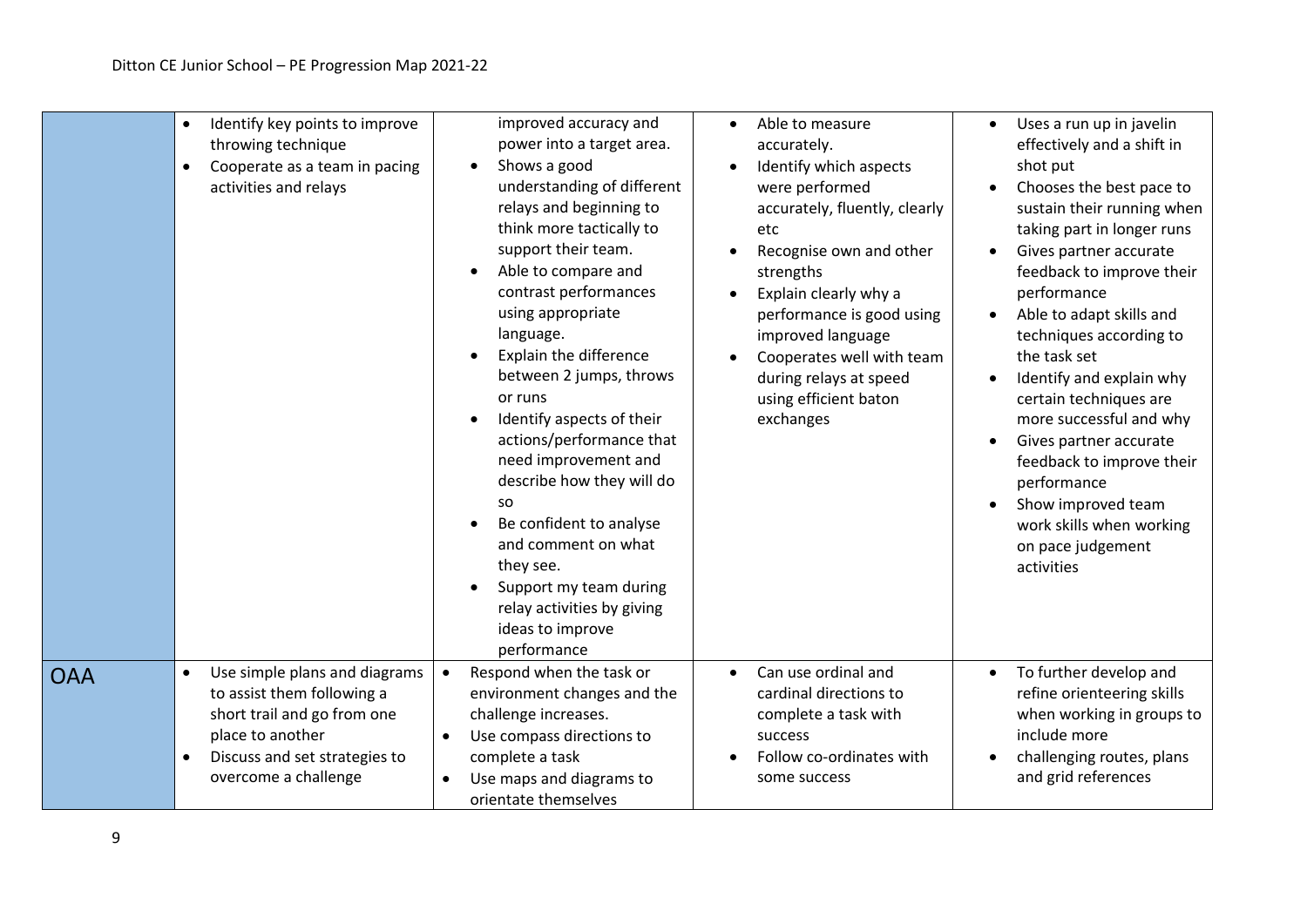| Reflect on strategies chosen<br>$\bullet$<br>and make simple adaptations<br>to improve performance<br>Identify where they are using<br>$\bullet$<br>simple plans and diagrams or<br>familiar environments<br>Respond to a challenge or<br>$\bullet$<br>problem they are set<br>individually and as a group<br>Demonstrate cooperation as a<br>$\bullet$<br>group | accurately and to travel<br>around a simple course at<br>increasing speed.<br>Use maps and diagrams to<br>orientate themselves<br>accurately and to travel<br>around a simple course at<br>increasing speed.<br>Plan suitable responses to<br>$\bullet$<br>physical challenges<br>Start to plan suitable<br>responses to physical<br>challenges by talking and<br>working cooperatively with<br>others.<br>Share ideas with a partner to<br>$\bullet$<br>successfully complete most<br>challenges<br>Make judgements on<br>$\bullet$<br>performance and discuss<br>collaboratively strategy<br>changes needed to overcome<br>new<br>situations<br>$\bullet$<br>Be confident to analyse and<br>$\bullet$<br>comment on what they see. | Strategize as a team by<br>deciding what approach to<br>use to meet a challenge<br>set.<br>Quickly adapt and refine<br>strategies when faced<br>with challenges.<br>To use a variety of verbal<br>and non - verbal<br>communication skills to<br>answer a task<br>and understand the<br>importance of clear,<br>precise instructions<br>Plan the quickest and<br>most efficient routes<br>when orienteering.<br>To adapt skills and<br>understanding when<br>moving from familiar to<br>unfamiliar surroundings.<br>Shares a variety of ideas<br>with a partner to<br>successfully complete<br>most challenges<br>Shares ideas with their<br>group to have some<br>success in tasks<br>Strategize as a team by<br>deciding what approach to<br>use to meet a challenge<br>set. | Evaluate strategies as a<br>$\bullet$<br>team and decide the most<br>effective approach to use<br>to meet a challenge set<br>Improve ability to quickly<br>adapt and refine strategies<br>when faced with difficult<br>challenges<br>Evaluate the quickest and<br>most efficient routes<br>when orienteering<br>To adapt skills and<br>$\bullet$<br>understanding quickly and<br>efficiently when moving<br>from familiar to unfamiliar<br>surroundings<br>Evaluate strategies as a<br>team and decide the most<br>effective approach to use<br>to meet a challenge set.<br>Improve our ability to give<br>precise instructions and<br>lead a partner and small<br>group<br>Act as a good role model<br>within a team, taking a<br>lead role when required |
|------------------------------------------------------------------------------------------------------------------------------------------------------------------------------------------------------------------------------------------------------------------------------------------------------------------------------------------------------------------|--------------------------------------------------------------------------------------------------------------------------------------------------------------------------------------------------------------------------------------------------------------------------------------------------------------------------------------------------------------------------------------------------------------------------------------------------------------------------------------------------------------------------------------------------------------------------------------------------------------------------------------------------------------------------------------------------------------------------------------|--------------------------------------------------------------------------------------------------------------------------------------------------------------------------------------------------------------------------------------------------------------------------------------------------------------------------------------------------------------------------------------------------------------------------------------------------------------------------------------------------------------------------------------------------------------------------------------------------------------------------------------------------------------------------------------------------------------------------------------------------------------------------------|------------------------------------------------------------------------------------------------------------------------------------------------------------------------------------------------------------------------------------------------------------------------------------------------------------------------------------------------------------------------------------------------------------------------------------------------------------------------------------------------------------------------------------------------------------------------------------------------------------------------------------------------------------------------------------------------------------------------------------------------------------|